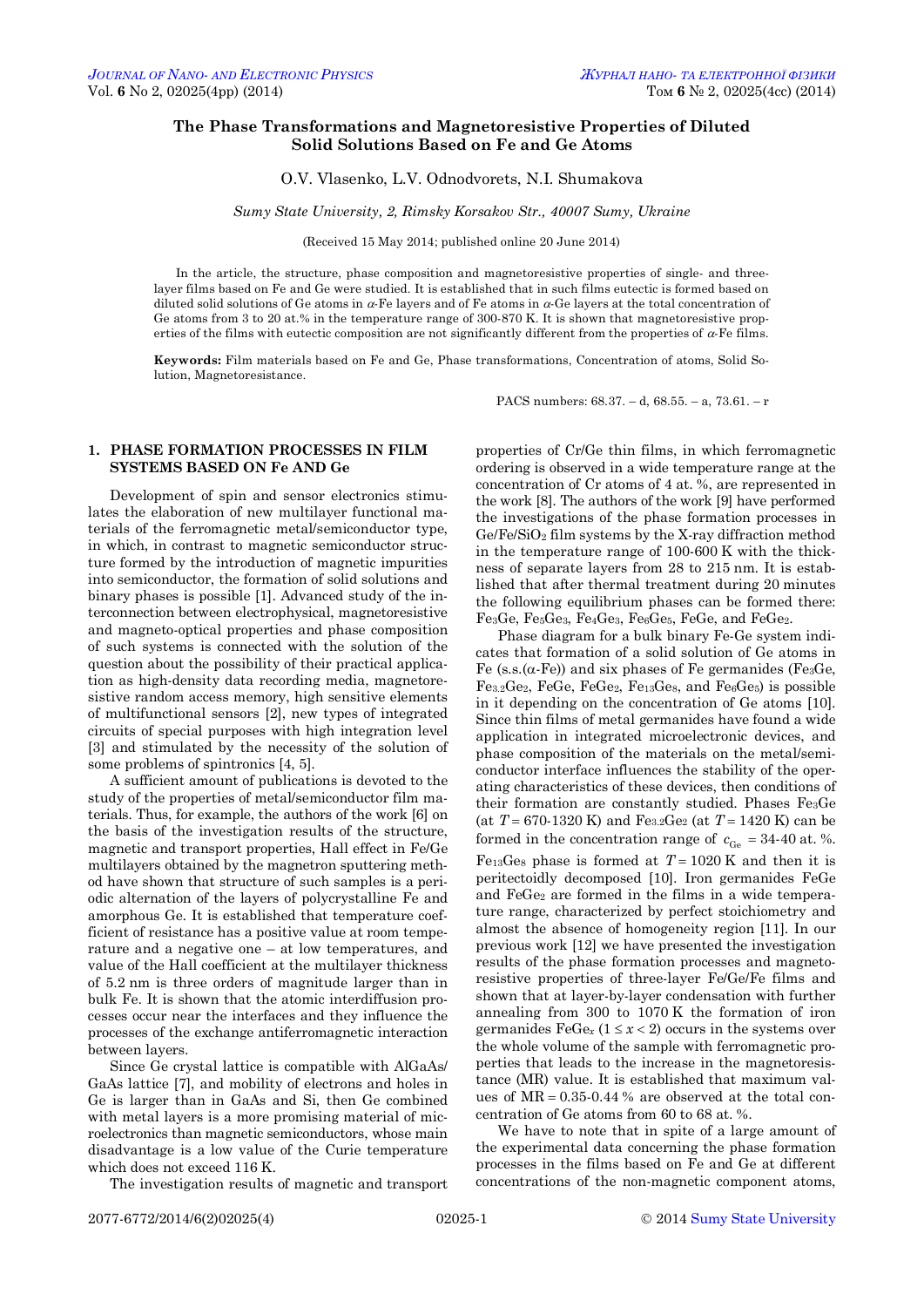O.V. VLASENKO, L.V. ODNODVORETS, N.I. SHUMAKOVA *J. NANO- ELECTRON. PHYS.* **6**, 02025 (2014)

physical properties of the diluted solid solutions (s.s.) of Ge atoms (total concentration of Ge atoms from 1 to 27 at. %) in Fe films remain little-studied.

In connection with this, the aim of the present work consisted in the investigation of the magnetoresistive properties of  $(\alpha$ -Fe) s.s. or  $(\alpha$ -Ge) s.s. It is clear that in this case one should not expect some new properties, but, nevertheless, it is important to know, to what extent different concentration of the non-magnetic component atoms in the film of magnetic metal influences the magnetoresistive properties of the whole system.

## **2. EXPERIMENTAL TECHNIQUE**

Formation of three-layer Fe/Ge/Fe samples was performed in the working chamber of the vacuum plant VUP-5M (vacuum of  $\sim 10^{-3}$ -10<sup>-4</sup> Pa) by the thermal evaporation method with the layer-by-layer condensation of separate layers on glass ceramic substrates (S) through the mask with geometric sizes of  $(1 \times 10)$  mm<sup>2</sup>. The electrical resistance (accuracy of  $\pm 0.05\%$ ) and temperature (accuracy of  $\pm$  1 K) of the films were controlled using digital multimeters of UT70D and UT70В types and chromel-alumel thermocouple, respectively. Thermal treatment of the samples was carried out during three cycles heating  $\leftrightarrow$  cooling in the temperature range of 300-1070 K.

Magnetoresistive properties were investigated in the automated mode [13] at the temperature of  $T = 300$  K using the four-point scheme in three measurement geometries, namely, the longitudinal, transverse, and perpendicular (see Fig. 1). Constant magnetic field was generated by electromagnets, whose maximum magnetic induction (*B*) was equal to 450 mT.



**Fig. 1** – Measurement geometries of MR: a – longitudinal (**||**); b – transverse  $(+)$ ; c – perpendicular  $( \perp )$  geometries

We have used the following relation for MR:

$$
MO = \frac{R(B) - R(450)}{R(450)} = \frac{\Delta R}{R(450)},
$$

where *RB* is the resistance of the film sample in the external magnetic field, *R*(450) is the sample resistance at  $B = 450$  mT.

Investigation of the structure and phase composition of the film samples was performed by the transmission electron microscopy and electronography methods (microscope PEM-125 K). Diffraction patterns were interpreted according to the standard technique described in the work [14].

The total concentration of atoms of separate components was calculated by the formula

$$
c_i = \frac{D_i d_i \mu_i^{-1}}{D_{Fe} d_{Fe} \mu_{Fe}^{-1} + D_{Ge} d_{Ge} \mu_{Ge}^{-1}} \ ,
$$

where  $D$  and  $\mu$  are the density and molar mass of Fe and Ge atoms.

Thickness of separate layers was controlled by the method of quartz resonator that provided high measurement accuracy  $(\pm 1 \text{ nm})$ .

## **3. EXPERIMENTAL RESULTS**

Investigation of the phase transformation processes in three-layer based on Fe and Ge and single-layer Ge films has been performed. It is established that single-layer Ge films of the thickness to  $d \approx 20$  nm are in the amorphous state (Fig. 2a), and with the decrease in the thickness the transition temperature  $T_{a\rightarrow k}$  from the amorphous state into the  $\beta$ -Ge or  $\alpha$ -Ge slightly increases, but it does not exceed 550 K that satisfactorily agrees with the results of the work [15], according to which  $T_{a\rightarrow k} = 520{\text{--}}620 \text{ K}$ for Ge films of the thickness of 10-25 nm. We note that the phase size effect [16] becomes apparent in singlelayer Ge films, and, as a result, the high-temperature Ge  $\beta$ -phase at temperatures less than 600 K is observed in crystallized films of the thickness to 10 nm.

At thicknesses larger than 10 nm only the low-temperature  $\alpha$ -phase is formed. Its lattice parameter varies in the range of 0.563-0.565 nm (diamond type lattice) that agrees well with the literature data for bulk Ge  $a_0 = 0.5657$  nm [17]. Slight decrease in the lattice parameter in thin samples, as it is known, has a typical character and is also connected with the phase size effect. The high-temperature  $\beta$ -phase ( $\beta$ -Sn type lattice) has the following lattice parameters:  $a = 0.592$  and *с* = 0.697 nm.

Phase composition of the formed at room temperature and annealed in the range of 300-870 K threelayer Fe(10)/Ge(*x*)/Fe(20)/S film systems at  $x = 2, 4, 6$ , 8, 10, 15 nm undergoes changes, since diluted  $(\alpha$ -Fe) s.s. of Ge atoms in Fe film with the bcc-lattice and the lattice parameter  $a = 0.284$  nm ( $c_{\text{Ge}} = 0$ ) and  $a = 0.286$  nm  $(c_{\text{Ge}} = 12 \text{ at. } \%)$  is formed there. Here, some crystallites with the sizes and habitus similar to the single-layer Ge films are electron-microscopically fixed. It is not inconceivable that formation of the s.s. based on Ge  $\alpha$ -phase occurs along with the s.s based on the  $\alpha$ -Fe, i.e. one is talking about the eutectic state of the film system.

The electron-microscopic investigations of the crystallization kinetics of Ge films indicate the two-stage process. For example, in relatively thin films (to 10 nm) at the annealing to 570 K two sub-systems of crystallites are formed: the first one with the average size of  $L_1 \approx 5$  nm and concentration of  $n_1 \approx 10^{15}$  m<sup>-2</sup> and the second subsystem  $-L_2 \approx 60-70$  nm and  $n_2 \approx 3.10^{14}$  m<sup>-2</sup>. In the films of the thickness more than 20 nm and annealed in the temperature range of 570-800 K two subsystems of crystallites also take place:  $L_1 \approx 60-80$  nm and  $L_2 \approx 115-160$  nm and the total concentration of  $N \approx 2.5 \cdot 10^{14}$  m<sup>-2</sup> (Fig. 2b). At the temperature of 800 K formation of  $GeO<sub>2</sub>$  oxide occurs in a rather small amount, but it is fixed by the electron-diffraction method. Observation of the moiré fringes serves the additional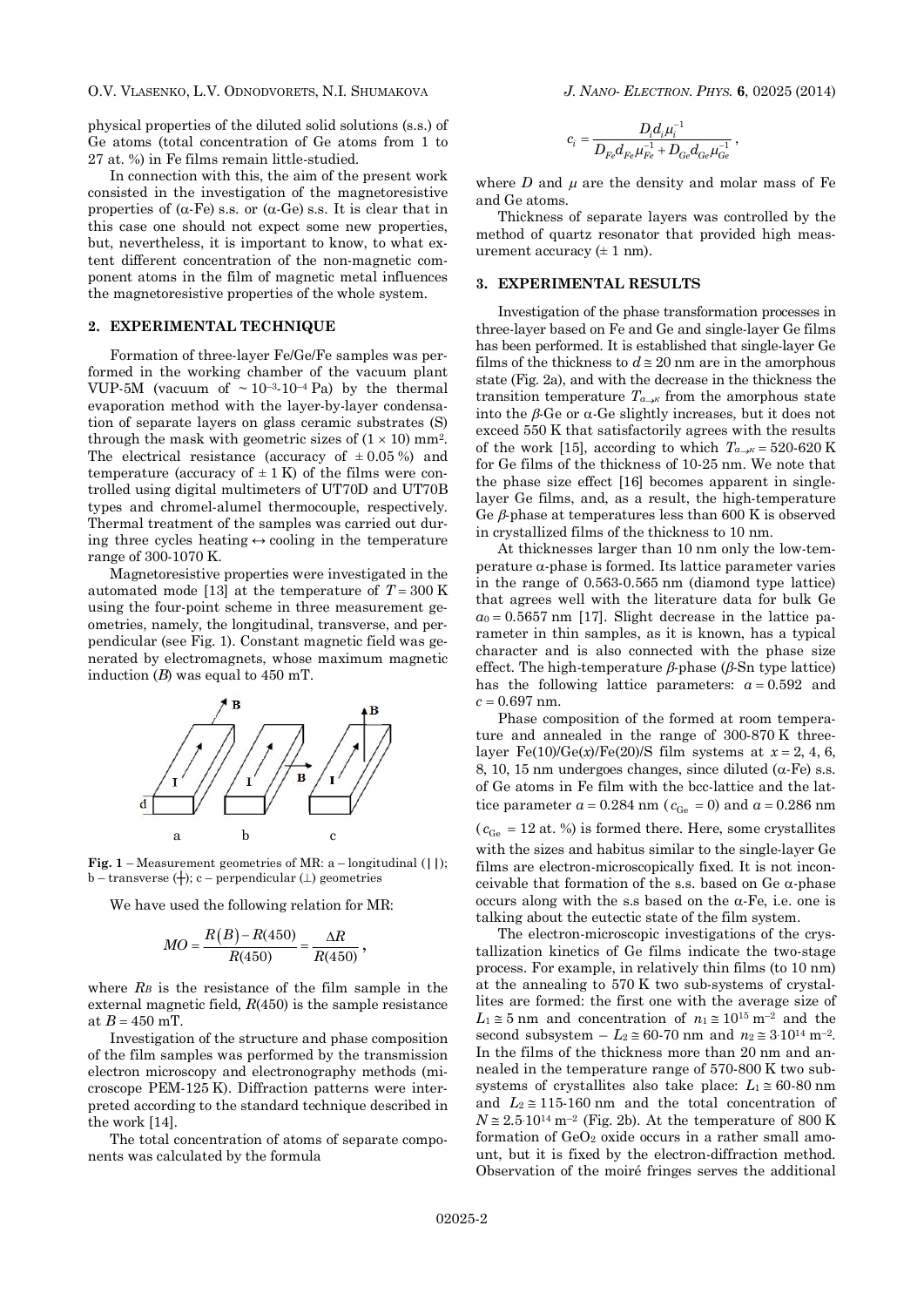THE PHASE TRANSFORMATIONS AND MAGNETORESISTIVE … *J. NANO- ELECTRON. PHYS.* **6**, 02025 (2014)



**Fig. 2** – Microstructure and the corresponding electron diffraction patterns from single-layer Ge(20) films obtained at  $T_s = 420$  K (a) and  $T_s = 800$  K (b). Film thickness in nm is given in the brackets



| Film<br>(thickness, nm) | $c_{\rm Ge}$ , at. % | $T_a = 300 \text{ K}$ |      |      | $T_a = 870 \text{ K}$ |      |      |
|-------------------------|----------------------|-----------------------|------|------|-----------------------|------|------|
|                         |                      | MR, %                 |      |      | MR, %                 |      |      |
|                         |                      |                       |      |      |                       |      |      |
| Fe(30)/S                |                      | $-0.20$               | 0.06 | 0.03 | $-0.03$               | 0.05 |      |
| Fe(10)/Ge(4)/Fe(15)/S   |                      | 0.08                  | 0.04 | 0.03 | 0.03                  | 0.03 | 0.02 |
| Fe(10)/Ge(6)/Fe(20)/S   |                      | 0.09                  | 0.03 | 0.02 |                       |      |      |
| Fe(10)/Ge(6)/Fe(15)/S   | 11                   | 0.09                  | 0.04 | 0.03 | 0.03                  | 0.01 | 0.1  |
| Fe(10)/Ge(8)/Fe(20)/S   | 12                   | 0.08                  | 0.03 | 0.04 | 0.03                  | 0.02 | 0.01 |
| Fe(10)/Ge(10)/Fe(20)/S  | 15                   | 0.08                  | 0.03 | 0.05 | 0.03                  | 0.02 | 0.02 |



**Fig. 3** – Dependence of the MR value on the magnetic induction for the unannealed (a-c) and annealed to 870 K (d-f) system Fe(10)/Ge(8)/Fe(20)/S for the longitudinal (a, d), transverse (b, e) and perpendicular (c, f) measurement geometries

confirmation of the oxidation processes, since  $GeO<sub>2</sub>$  is formed not in the form of separate crystallites, but on the surface of the already formed crystallites. Formation of the moiré fringes occurs in connection with close values of some interplanar spacings of the  $\alpha$ -Ge and GeO<sub>2</sub> (for example,  $d_{220}$  ( $\alpha$ -Ge)  $\approx$  0.2096 nm and  $d_{200}$  $(GeO<sub>2</sub>) \approx 0.2102$  nm).

Crystallites of the size of 12-20 nm and additional lines are observed on the electron diffraction patterns of three-layer Fe(10)/Ge(*х*)/Fe(20)/S films except of the oxide, that is, most probably, connected with the formation of the phase of unknown composition of the Fe*x*Ge*y* type.

The following features and distinctions of the field dependences of the MR value for Fe/Ge(*x*)/Fe/S films